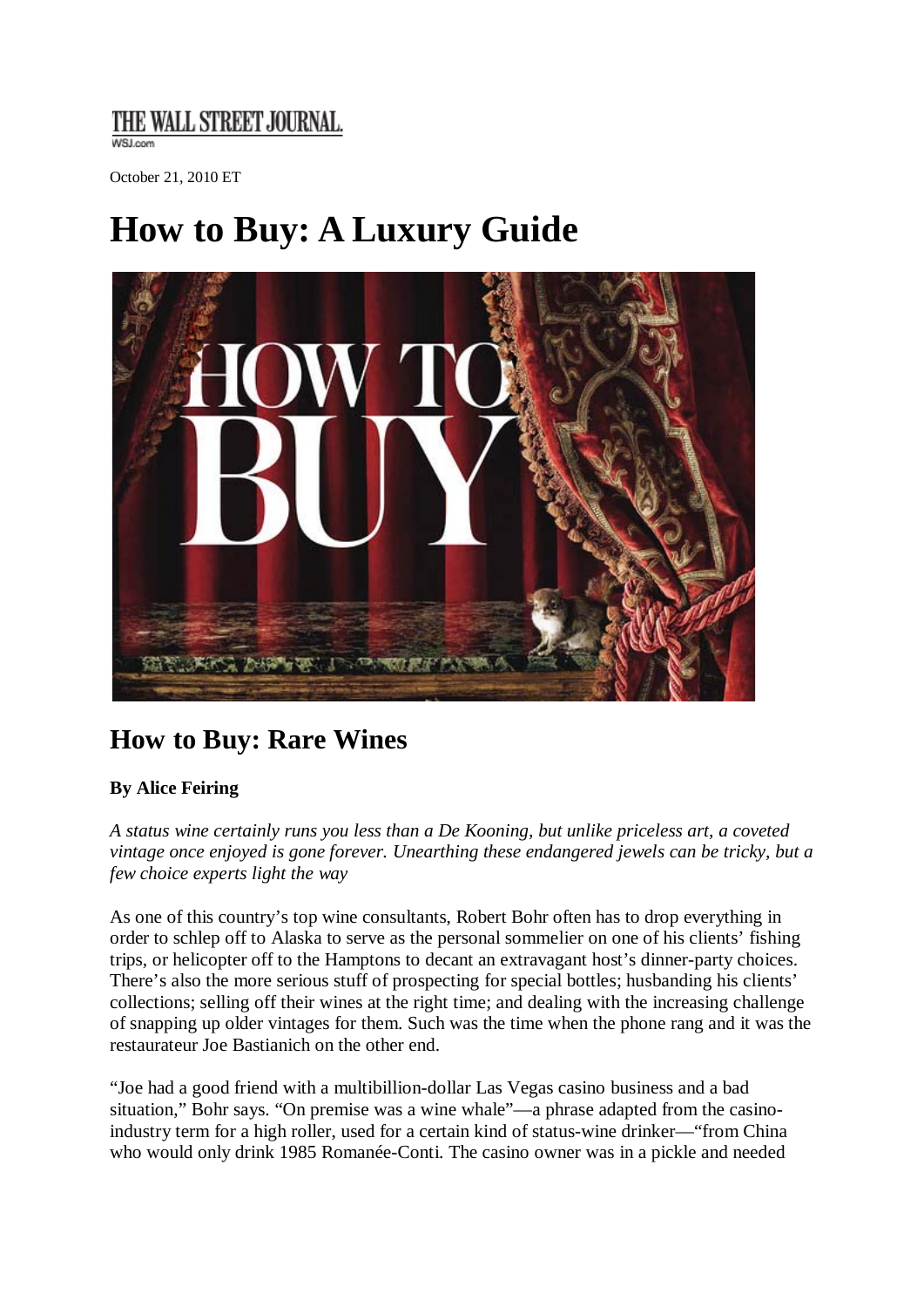two magnums. Now, Romanée-Conti with age is not exactly something that you go to the grocery store for, and it's even difficult to find them at auction. But I never say no to Joe, because he always treats me right." Fortunately, Bohr had obtained some for another client and persuaded that client to relinquish the magnums as a favor. Within 24 hours, FedEx delivered the Romanée-Conti to the whale.

A more common and typically less complicated request is to source a birth-year wine. A client appealed to Paul Wasserman, head of the wine shop The Wine Hotel in Los Angeles, to find a bottle for chef Thomas Keller. "We had to dig up a birth-year wine for Keller as a gift upon the opening of Bouchon Beverly Hills. The gift giver couldn't spend a fortune." In the end Keller received a 1955 Certan de May, a wine that currently runs about \$800 for a bottle in good condition.

For wine buyers, a consultant can be more important than cash. Anyone with enough money can buy a case of 2009 Cheval Blanc (about \$12,000 for one of 6,000 cases produced) and wait for delivery in 2012. Buyers looking for stellar wines that are ready to drink now might need to enlist the help of some well-placed contacts as well.

The normal route for snaring rare and coveted items is auction. (Not everyone can link into a Bohr or Wasserman, someone who can make their score on the inside, far away from the gavel.) Some of the auction houses like Christie's are seeing a new crop of young buyers coming in with their friends for older bottles. Meanwhile, many mature collectors are shunning auction for a more intimate route. One Connecticut man, who has 7,000 bottles to his name, explained his aversion to auction: "Between hedge-fund types trying to outdo each other plus auction fees and New York taxes, I find they are bad value." He shops internationally and won't divulge more than one of his most recent scores—a 1961 JJ Prüm Wehlener Sonnenuhr Auslese. The wine had surfaced only once in recent history, in 2005 at wine auctioneer Acker Merrall & Condit, for \$379. He paid significantly less, he said, for a bottle that came from "an English gentleman's cellar." He worked hard for access and he isn't giving over the goods. Nothing short of waterboarding would get a collector to name his contacts, and they're equally reluctant to be identified themselves. "If it becomes known how to get great wines," a prominent source in the New York scene says, "then others will do the same thing and what will be left over for the rest of us?"

Should you choose to enter the obsessive world of wine collecting, you'll need to start schmoozing the right people. One great place to begin is the Bouilland Burgundy Symposia, a wine boot camp held three or four times per year that can cost over \$10,000 to attend. This marvelously intimate indulgence was founded by wine importer Becky Wasserman, the ultimate Burgundy insider, and is led by the likes of wine critics Allen Meadows, Anthony Hanson and Clive Coates. If you're a good guest, and Wasserman and her husband, Russell Hone, take a liking to you, you've found your perfect, priceless mentors.

Another great source is a working sommelier. Find one you have a rapport with and then get him on your side. You might begin with recommendations from his list, buying expensive and rare, and allowing him nice gulps to start. Top restaurants with wine lists thick in older vintages, like The French Laundry in California and Charlie Trotter's in Chicago, are obvious places to find influential sommeliers, but consider the whole wine staff. (Some of Bohr's clients today were his customers when he was a captain at Gramercy Tavern in New York.)